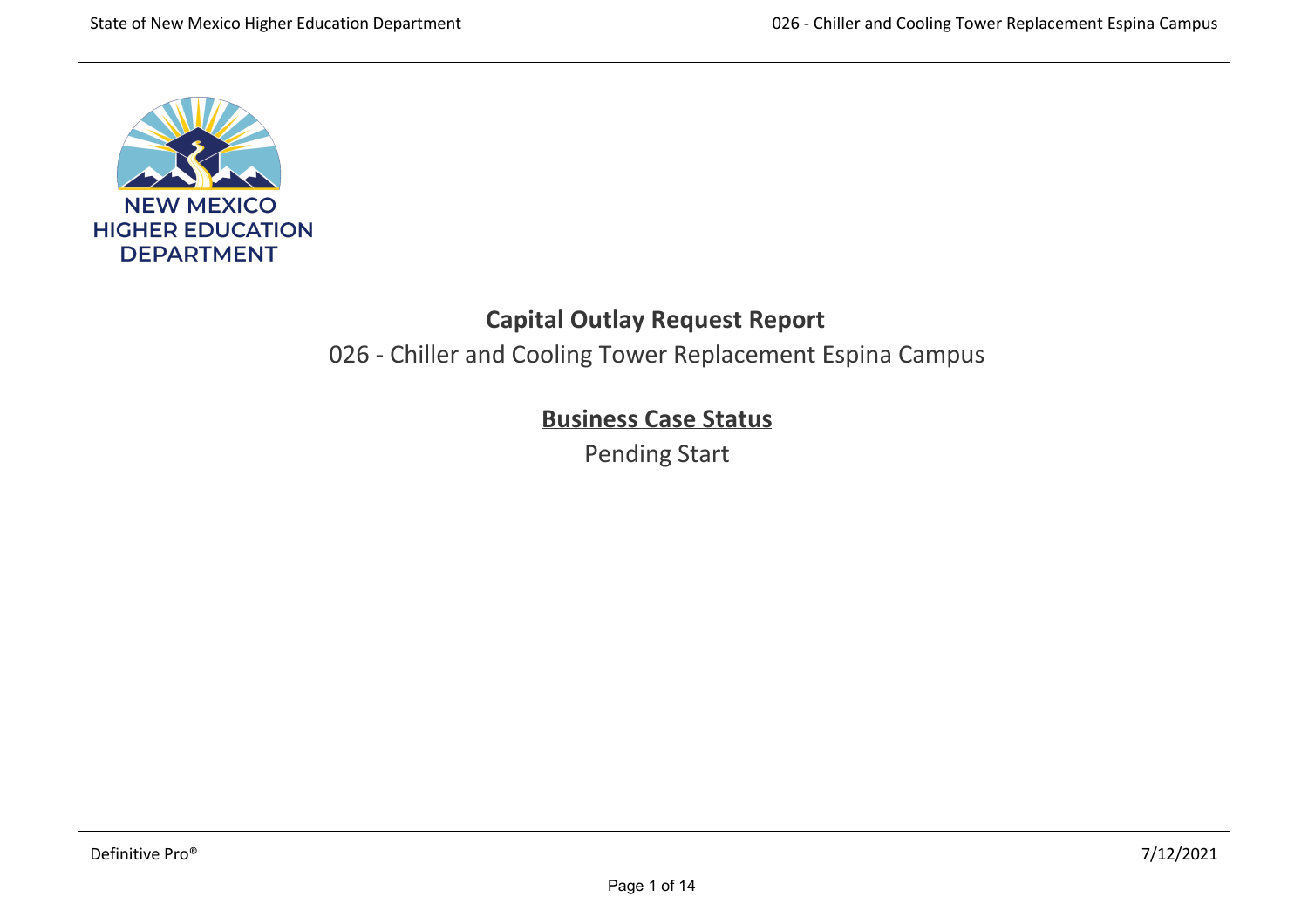| <b>Request</b>                  |                                                                                                                                                                                                                                                                                                                                                                                                                                                                                                                                                                                                                                                                                                                                                                                                                                                                                                                                                                                                                                                                                                          |                     |                              |                                                                                                                                                                                                                                                                                                                                                                                                                                                                                                                                                                                                                                                                                                                                                                                                                                                                                                                                                                                                                                                                                                                                                                                                                                                                                                                                                                                                                                                                                                                                                                                                                                                                                                                                                                                                                                                                                                                                                                            |  |  |  |  |
|---------------------------------|----------------------------------------------------------------------------------------------------------------------------------------------------------------------------------------------------------------------------------------------------------------------------------------------------------------------------------------------------------------------------------------------------------------------------------------------------------------------------------------------------------------------------------------------------------------------------------------------------------------------------------------------------------------------------------------------------------------------------------------------------------------------------------------------------------------------------------------------------------------------------------------------------------------------------------------------------------------------------------------------------------------------------------------------------------------------------------------------------------|---------------------|------------------------------|----------------------------------------------------------------------------------------------------------------------------------------------------------------------------------------------------------------------------------------------------------------------------------------------------------------------------------------------------------------------------------------------------------------------------------------------------------------------------------------------------------------------------------------------------------------------------------------------------------------------------------------------------------------------------------------------------------------------------------------------------------------------------------------------------------------------------------------------------------------------------------------------------------------------------------------------------------------------------------------------------------------------------------------------------------------------------------------------------------------------------------------------------------------------------------------------------------------------------------------------------------------------------------------------------------------------------------------------------------------------------------------------------------------------------------------------------------------------------------------------------------------------------------------------------------------------------------------------------------------------------------------------------------------------------------------------------------------------------------------------------------------------------------------------------------------------------------------------------------------------------------------------------------------------------------------------------------------------------|--|--|--|--|
| <b>Institution</b>              | NMSU - DA                                                                                                                                                                                                                                                                                                                                                                                                                                                                                                                                                                                                                                                                                                                                                                                                                                                                                                                                                                                                                                                                                                |                     | $\checkmark$                 |                                                                                                                                                                                                                                                                                                                                                                                                                                                                                                                                                                                                                                                                                                                                                                                                                                                                                                                                                                                                                                                                                                                                                                                                                                                                                                                                                                                                                                                                                                                                                                                                                                                                                                                                                                                                                                                                                                                                                                            |  |  |  |  |
| <b>Project Title</b>            | Chiller and Cooling Tower Replacement Espina Campus                                                                                                                                                                                                                                                                                                                                                                                                                                                                                                                                                                                                                                                                                                                                                                                                                                                                                                                                                                                                                                                      |                     |                              |                                                                                                                                                                                                                                                                                                                                                                                                                                                                                                                                                                                                                                                                                                                                                                                                                                                                                                                                                                                                                                                                                                                                                                                                                                                                                                                                                                                                                                                                                                                                                                                                                                                                                                                                                                                                                                                                                                                                                                            |  |  |  |  |
|                                 | <b>Building</b>                                                                                                                                                                                                                                                                                                                                                                                                                                                                                                                                                                                                                                                                                                                                                                                                                                                                                                                                                                                                                                                                                          | <b>Building Age</b> |                              | <b>Building GSF</b>                                                                                                                                                                                                                                                                                                                                                                                                                                                                                                                                                                                                                                                                                                                                                                                                                                                                                                                                                                                                                                                                                                                                                                                                                                                                                                                                                                                                                                                                                                                                                                                                                                                                                                                                                                                                                                                                                                                                                        |  |  |  |  |
| <b>Building(s)</b>              | <b>ALEX SANCHEZ HALL</b>                                                                                                                                                                                                                                                                                                                                                                                                                                                                                                                                                                                                                                                                                                                                                                                                                                                                                                                                                                                                                                                                                 | 0.00                |                              | $\circ$                                                                                                                                                                                                                                                                                                                                                                                                                                                                                                                                                                                                                                                                                                                                                                                                                                                                                                                                                                                                                                                                                                                                                                                                                                                                                                                                                                                                                                                                                                                                                                                                                                                                                                                                                                                                                                                                                                                                                                    |  |  |  |  |
| <b>Project Location</b>         | See Site Plans and excerpt from Facilities MP                                                                                                                                                                                                                                                                                                                                                                                                                                                                                                                                                                                                                                                                                                                                                                                                                                                                                                                                                                                                                                                            | <b>Project Map</b>  |                              | <b>Project Map Link</b>                                                                                                                                                                                                                                                                                                                                                                                                                                                                                                                                                                                                                                                                                                                                                                                                                                                                                                                                                                                                                                                                                                                                                                                                                                                                                                                                                                                                                                                                                                                                                                                                                                                                                                                                                                                                                                                                                                                                                    |  |  |  |  |
| <b>FY Priority #</b>            |                                                                                                                                                                                                                                                                                                                                                                                                                                                                                                                                                                                                                                                                                                                                                                                                                                                                                                                                                                                                                                                                                                          |                     | <b>Master Plan Priority#</b> | 3                                                                                                                                                                                                                                                                                                                                                                                                                                                                                                                                                                                                                                                                                                                                                                                                                                                                                                                                                                                                                                                                                                                                                                                                                                                                                                                                                                                                                                                                                                                                                                                                                                                                                                                                                                                                                                                                                                                                                                          |  |  |  |  |
| <b>Total Project Cost</b>       | \$750,000                                                                                                                                                                                                                                                                                                                                                                                                                                                                                                                                                                                                                                                                                                                                                                                                                                                                                                                                                                                                                                                                                                |                     | <b>State Funding Request</b> | \$650,000                                                                                                                                                                                                                                                                                                                                                                                                                                                                                                                                                                                                                                                                                                                                                                                                                                                                                                                                                                                                                                                                                                                                                                                                                                                                                                                                                                                                                                                                                                                                                                                                                                                                                                                                                                                                                                                                                                                                                                  |  |  |  |  |
| <b>Committed Match Funding</b>  | \$100,000                                                                                                                                                                                                                                                                                                                                                                                                                                                                                                                                                                                                                                                                                                                                                                                                                                                                                                                                                                                                                                                                                                |                     | <b>Match Funding Source</b>  | <b>DACC Local Funds</b>                                                                                                                                                                                                                                                                                                                                                                                                                                                                                                                                                                                                                                                                                                                                                                                                                                                                                                                                                                                                                                                                                                                                                                                                                                                                                                                                                                                                                                                                                                                                                                                                                                                                                                                                                                                                                                                                                                                                                    |  |  |  |  |
| <b>Construction Type</b>        | Renovation                                                                                                                                                                                                                                                                                                                                                                                                                                                                                                                                                                                                                                                                                                                                                                                                                                                                                                                                                                                                                                                                                               |                     |                              |                                                                                                                                                                                                                                                                                                                                                                                                                                                                                                                                                                                                                                                                                                                                                                                                                                                                                                                                                                                                                                                                                                                                                                                                                                                                                                                                                                                                                                                                                                                                                                                                                                                                                                                                                                                                                                                                                                                                                                            |  |  |  |  |
| <b>Previous Request Summary</b> | N/A                                                                                                                                                                                                                                                                                                                                                                                                                                                                                                                                                                                                                                                                                                                                                                                                                                                                                                                                                                                                                                                                                                      |                     |                              |                                                                                                                                                                                                                                                                                                                                                                                                                                                                                                                                                                                                                                                                                                                                                                                                                                                                                                                                                                                                                                                                                                                                                                                                                                                                                                                                                                                                                                                                                                                                                                                                                                                                                                                                                                                                                                                                                                                                                                            |  |  |  |  |
| <b>History of Facility</b>      | and is at its planned capacity serving about 1,400 student FTEs. All academic divisions offer programs at this site.                                                                                                                                                                                                                                                                                                                                                                                                                                                                                                                                                                                                                                                                                                                                                                                                                                                                                                                                                                                     |                     |                              | The chilled water plant for the DACC Espina Campus provides chilled water for HVAC systems for four campus buildings on the NMSU Las Cruces (main campus building numbers): Alex Sanchez Hall (341) is 107,644<br>GSF; DACC references as DASH Learning Resources (479) is 23,415 GSF; DACC references as DALR Classroom Building (480) is 20,578 GSF; DACC references as DACL Health & Public Services (540) is 41,737 GSF; DACC<br>references as DAHL The Espina Campus at NMSU is the oldest DACC campus, located on 15.5 acres on the southwest edge of NMSU's campus in Las Cruces. Also referred to as the Central Campus has ~233,000 GSF                                                                                                                                                                                                                                                                                                                                                                                                                                                                                                                                                                                                                                                                                                                                                                                                                                                                                                                                                                                                                                                                                                                                                                                                                                                                                                                           |  |  |  |  |
| <b>Current Condition</b>        | The plant currently consists of two 300 Ton Rotary Screw Chillers. A Trane Chiller that was installed in 2014 to replace the original 1987 absorption chiller and a York Chiller that was installed in 2000 to replace two<br>1978 chillers that were the original chillers for Sanchez Hall. The York Chiller can only use R-22 refrigerant which is being phased out and will soon be illegal to sell or purchase in the United States. Due to age and<br>refrigerant type, it is of the highest priority that this unit be replaced as soon as possible to maintain a viable redundant chiller system for this campus. Due to potential loss of the York chiller we are only using it o<br>limited basis when the Trane Unit needs servicing. The Marley Cooling tower that supports this unit also needs to be replaced at the same time due to age and corrosion issues to the tank which are causing leaks<br>that cannot be repaired. Replacement of these components will provide the campus with reliable chilled water and assures that building cooling temperatures are properly maintained. |                     |                              |                                                                                                                                                                                                                                                                                                                                                                                                                                                                                                                                                                                                                                                                                                                                                                                                                                                                                                                                                                                                                                                                                                                                                                                                                                                                                                                                                                                                                                                                                                                                                                                                                                                                                                                                                                                                                                                                                                                                                                            |  |  |  |  |
| <b>Renovation Information</b>   | See current conditions of the infrastructure listed above.                                                                                                                                                                                                                                                                                                                                                                                                                                                                                                                                                                                                                                                                                                                                                                                                                                                                                                                                                                                                                                               |                     |                              |                                                                                                                                                                                                                                                                                                                                                                                                                                                                                                                                                                                                                                                                                                                                                                                                                                                                                                                                                                                                                                                                                                                                                                                                                                                                                                                                                                                                                                                                                                                                                                                                                                                                                                                                                                                                                                                                                                                                                                            |  |  |  |  |
| <b>Scope of Work</b>            | older condenser water pump to provide back up for the newer pump.                                                                                                                                                                                                                                                                                                                                                                                                                                                                                                                                                                                                                                                                                                                                                                                                                                                                                                                                                                                                                                        |                     |                              | Replace the existing cooling tower and chiller, components, and chilled water infrastructure at DACC Espina Campus. The budgetary estimate for the above reference includes the following: . Demolition of wall to<br>mechanical room . Removal of chiller and cooling tower . Installation of new chiller and tower . Replacement of wall and door to mechanical room . Testing and commissioning NMSU-DACC hired a consultant<br>engineering firm to evaluate the existing conditions, operational issues, and recommend for the replacement of the existing chiller and cooling tower. In RBM Engineering's report, Assessment of the Existing York<br>Chiller and Marley Cooling Tower, Dona Ana Community College, Alex Sanchez Hall - Southeast Mechanical Room and Yard, dated May 26, 2021, the engineer has the following direction for replacement:<br>Recommendations: The existing chiller and cooling tower must be replaced within the next few years. Our recommendation is to replace the existing 300 ton chiller with a new 300 ton variable speed water cooled<br>chiller that will dramatically increase the chiller efficiency, overall system efficiency and provide a reliable chiller. The chiller will utilize currently approved, manufactured and available refrigerant to simplify<br>maintenance and reduce costs. The cooling tower should be replaced with a new counter-flow tower with high efficiency media and polymer construction to minimize or avoid metallic parts prone to corrosion. We<br>recommend the use of multiple variable speed fans located on the underside of the tower to draw outside air directly and not exposing the fans to the warm humid air discharged from the top. This significantly<br>increases the life of the tower, the fans and also dramatically improves tower energy efficiency. The amount of tower water volume is also reduced improving water use efficiency. We recommend replacing the one |  |  |  |  |

2016 8240 1115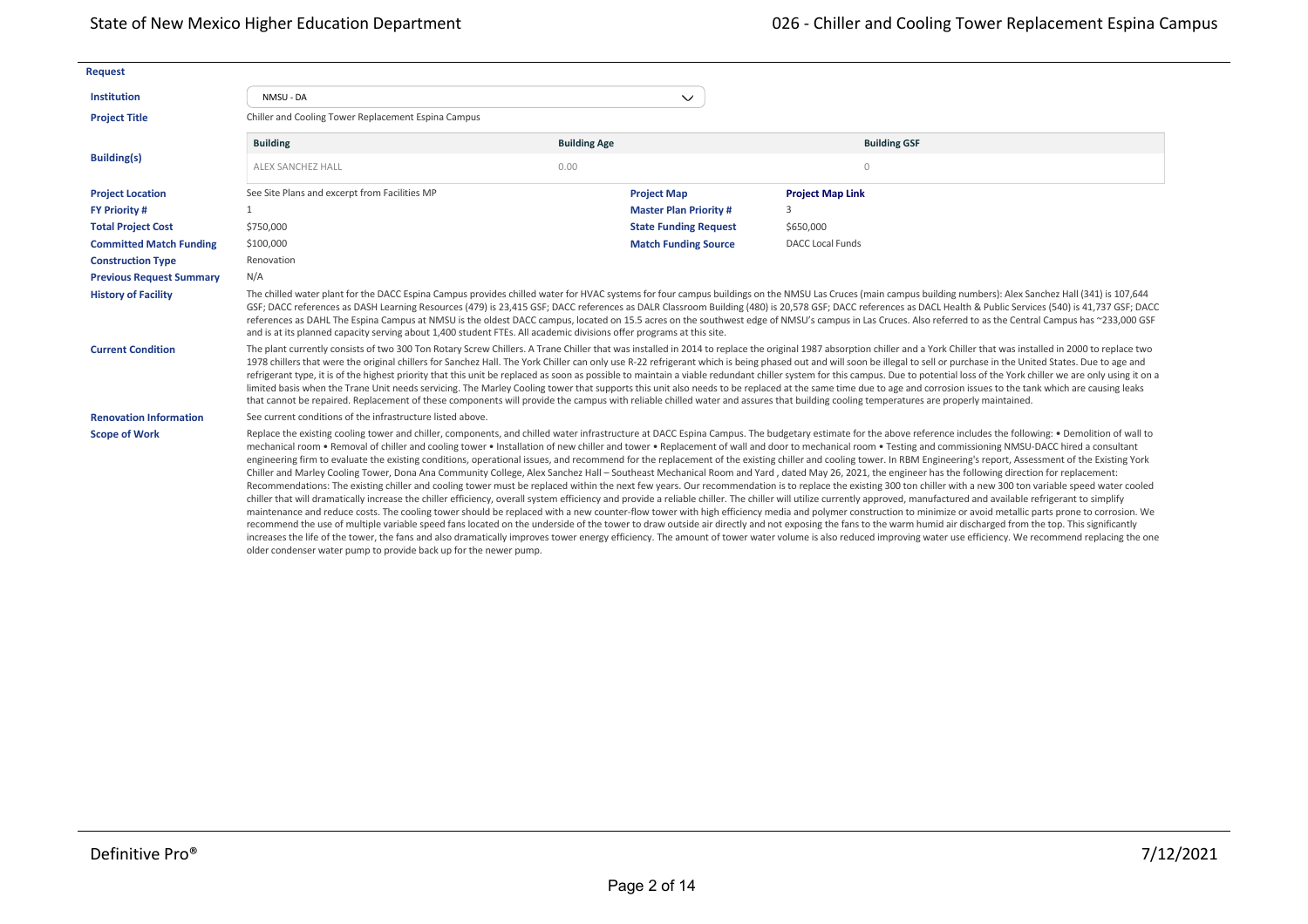|                                                   | <b>Phases</b><br>Complete table if this project request<br>contains multiple projects or if the | Phase # | Description |            | Part of<br>Request | Amount             | <b>Start Date</b> | <b>End Date</b> |  |
|---------------------------------------------------|-------------------------------------------------------------------------------------------------|---------|-------------|------------|--------------------|--------------------|-------------------|-----------------|--|
| project can be phased. List in priority<br>order: | $\mathbf{1}$                                                                                    | Project |             | $\Box$     |                    | \$0.00 7/1/2023    | 10/31/2024        |                 |  |
|                                                   | <b>Students Impacted</b>                                                                        |         |             |            |                    |                    |                   |                 |  |
|                                                   | Provide the instructional program<br>majors being served by this project:                       | Major   | HeadCount   | <b>FTE</b> |                    | % Growth Last Year | % Growth Average  |                 |  |
|                                                   |                                                                                                 |         |             |            |                    |                    |                   |                 |  |
|                                                   | <b>Enrollment</b><br>Provide Fall Semester enrollment data                                      | Year    |             | <b>FTE</b> |                    | <b>OFTE</b>        |                   |                 |  |
|                                                   | per year as reported on the NMHED<br>website/eDEAR:                                             | 2013    |             | 8923       |                    | 1123               |                   |                 |  |
|                                                   |                                                                                                 | 2014    |             | 8525       |                    | 1073               |                   |                 |  |
|                                                   |                                                                                                 | 2015    |             | 8333       |                    | 1084               |                   |                 |  |
|                                                   |                                                                                                 | 2016    |             | 8240       |                    | 1115               |                   |                 |  |
|                                                   |                                                                                                 | 2017    |             | 7951       |                    | 1280               |                   |                 |  |
|                                                   |                                                                                                 | 2018    |             | 7920       |                    | 1273               |                   |                 |  |
|                                                   |                                                                                                 | 2019    |             | 8067       |                    | 1310               |                   |                 |  |
|                                                   |                                                                                                 | 2020    |             | 7038       |                    | 1053               |                   |                 |  |

flex classroom models to maximize student safety wherever appropriate. Applicable key performance targets that were set prior to the pandemic include: Actual ‐Targets‐ Fall 2019 Fall 2020 Fall 2021 Fall 2022 Fall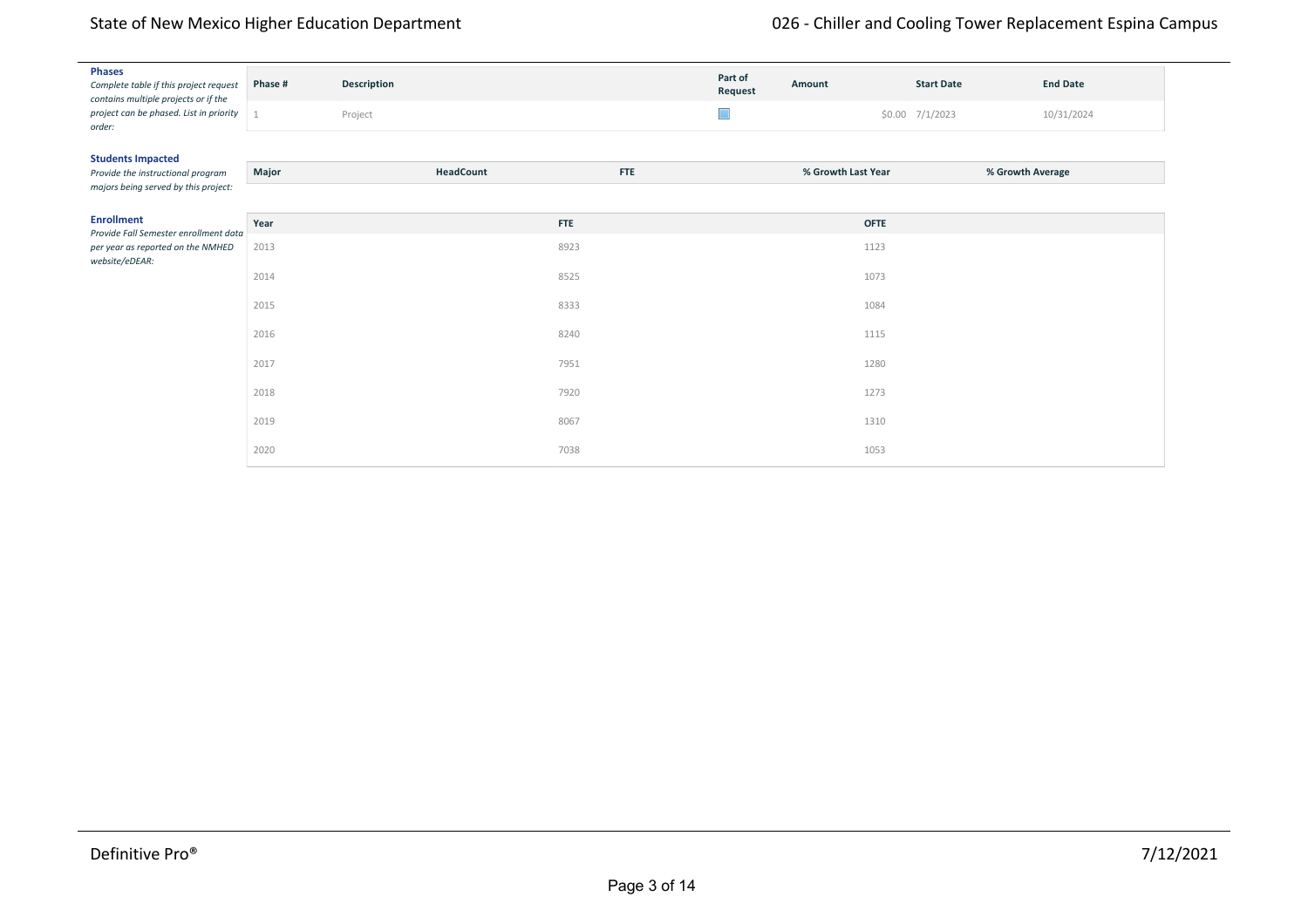#### **B. Project Rationale and Need:**

#### **Measure B1: Projects promotion of enrollment growth, retention, and degree production**

| <b>B1 Score</b> | Substantially |
|-----------------|---------------|

 $\checkmark$ 

B1 Explanation The chilled water plant for the DACC Espina Campus provides chilled water for HVAC systems for four campus buildings DASH (107,000 sq. ft.) DAHL (42,000 sq. ft.) DACL (20,000 sq. ft.) and DALR (24,000 sq. ft plant currently consists of two 300 Ton Rotary Screw Chillers. A Trane Chiller that was installed in 2014 to replace the original 1987 absorption chiller and a York Chiller that was installed in 2000 to replace two 1978 chillers that were the original chillers for Sanchez Hall. The York Chiller can only use R-22 refrigerant which is being phased out and will soon be illegal to sell or purchase in the United States. Due to age and refrigerant type, it is of the highest priority that this unit be replaced as soon as possible to maintain a viable redundant chiller system for this campus. Due to potential loss of the York chiller we are only using it o limited basis when the Trane Unit needs servicing. The Marley Cooling tower that supports this unit also needs to be replaced at the same time due to age and corrosion issues to the tank which are causing leaks that cannot be repaired. Replacement of these components will provide the campus with reliable chilled water and assures that building cooling temperatures are properly maintained. This chilled water system replacement is the top priority for 2022‐23 in the DACC institutional 5 year plan. The project is a key priority of the infrastructure improvement funds outlined in the DACC 2019‐2026 Facilities Master Plan and supports the DACC strategic plan to enhance and support student success. Ensuring that we meet our mission, embrace our vision, and share our values has, and always will be, our primary goal. The DACC 2025 Strategic Plan focuses on helping students develop the skills and knowledge they need to function effectively in the workforce and in their communities; on ensuring that we use the things we know and teach to solve real-world problems in our communities; and on building a work environment that is effective, efficient, and empowering. As we worked to implement this plan, COVID-19 emerged and has created new challenges that have made the need for intentional and strategic action even more important. This chilled water project supports both the mission and strategic goals that are necessary to support and enhance enrollment growth. The necessity for support of the HVAC systems is key to the direct support of the educational programs conducted on the Espina Campus and has become even more critical as we seek to address air movement and replacement as a response to pandemic conditions. GOAL 1. Enhance Student Success and Social Mobility Student success at DACC is founded on the belief that DACC students can be agents of their own learning. In collaboration with faculty and staff, students learn to design their own pathways to success through critical thought, skills development, self‐appraisal, decision‐making, healthy independence, and respect for themselves and others. Upon graduation, DACC students can demonstrate that they have learned what it means to be engaged employees and citizens who can think critically and creatively in complex environments, and who can apply knowledge in a variety of contexts by applying tools effectively, working collaboratively, and acting ethically. Ongoing impacts as a result of the COVID-19 pandemic has had dampening impacts to the performance targets that were identified and set in the latter half of 2019, however, opportunities to attract workers for retraining as the economy struggles to rebound may allow for a quicker enrollment recovery once communities are fully open and operational. Additionally, DACC has several initiatives underway to assist and retain students during the closures and movement of courses to on‐line modalities during the height of the pandemic as well as the implementation of enhanced teaching modalities identified, implemented, and improved in response to the pandemic. Initiatives include large scale campaigns to reach out to students and provide assistance, setting up parking lot Wi-Fi for students who cannot access Internet services from home; providing technology to students with demonstrated need to insure they have the capabilities to access learning management systems and classroom tools and support, moving all student support systems on-line to insure virtual access and support, planning and adjusting fall classroom schedules in order to provide Covid safe practices to allow for face‐to‐face instruction for those CTE programs where hands on training and evaluation is required as well as providing alternative hybrid and flex classroom models to maximize student safety wherever appropriate. Applicable key performance targets that were set prior to the pandemic include: Actual -Targets- Fall 2019 Fall 2020 Fall 2021 Fall 2022 Fall 2023 Fall 2024 Fall 2025 Fall Enrollment 8,172 8,335 8,502 8,672 8,846 9,023 9,203 Actual ‐Targets‐ Fall 2018 Fall 2019 Fall 2020 Fall 2021 Fall 2022 Fall 2023 Fall 2024 Fall 2025 FA to SP Persistence 80% 81% 82% 83% 84% 85% 86% 87% FA to FA Retention 58% 59% 60% 61% 62% 63% 64% 65% Actual ‐Targets‐ Fall 2015 Fall 2016 Fall 2017 Fall 2018 Fall 2019 Fall 2020 Fall 2021 Fall 2022 150% Graduation Rate 10% 11% 12% 13% 14% 15% 16% 17% 200% Graduation Rate 17% 18% 19% 20% 21% 22% 23% 24% note: graduation rates are based on cohort graduation and represent a lag in reporting.

#### **Measure B2: Projects impact on education and workforce needs in local and regional economies**

| <b>B2 Score</b>       | Substantially | $\checkmark$ |                                                                                                                                                                                                                                                                                                                                                                                                                                                                                                                                                                                                                                                                                                                                                                                                                                                                                                                                                                                                                                                                                                                                                                                                                                                                                                                                                                                                                                                                                                                                                                                                                                                                                                                                                                                                                                                                                                                                                                                                                                                                                                                                                                                                                                                                                                                                                                                                                                                                                                                                                                                                                                                                                                                                                                                                                                                                                                                                                                                                                                                                |  |
|-----------------------|---------------|--------------|----------------------------------------------------------------------------------------------------------------------------------------------------------------------------------------------------------------------------------------------------------------------------------------------------------------------------------------------------------------------------------------------------------------------------------------------------------------------------------------------------------------------------------------------------------------------------------------------------------------------------------------------------------------------------------------------------------------------------------------------------------------------------------------------------------------------------------------------------------------------------------------------------------------------------------------------------------------------------------------------------------------------------------------------------------------------------------------------------------------------------------------------------------------------------------------------------------------------------------------------------------------------------------------------------------------------------------------------------------------------------------------------------------------------------------------------------------------------------------------------------------------------------------------------------------------------------------------------------------------------------------------------------------------------------------------------------------------------------------------------------------------------------------------------------------------------------------------------------------------------------------------------------------------------------------------------------------------------------------------------------------------------------------------------------------------------------------------------------------------------------------------------------------------------------------------------------------------------------------------------------------------------------------------------------------------------------------------------------------------------------------------------------------------------------------------------------------------------------------------------------------------------------------------------------------------------------------------------------------------------------------------------------------------------------------------------------------------------------------------------------------------------------------------------------------------------------------------------------------------------------------------------------------------------------------------------------------------------------------------------------------------------------------------------------------------|--|
| <b>B2 Explanation</b> | success.      |              | This chilled water project supports both the mission and strategic goals that are necessary to support and enhance enrollment growth and student success. The necessity for support of the HVAC systems is key to the<br>direct support of the educational programs conducted on the Espina Campus and has become even more critical as we seek to address air movement and replacement as a response to pandemic conditions. DACC<br>also utilizes several additional mechanisms to insure we are integrated, relevant, and responsive to the local and regional workforce. 1) DACC contracts with a consulting firm, Gray's Associates, to assist with<br>resource planning with a comprehensive plan that evaluates job market data in Dona Ana County to inform DACC individual program development and resource allocation. Gray's planning utilizes data from four<br>primary areas to prioritize existing and new program growth and development. 1) Student demand data (i.e student inquires, google searches). 2) Employment data which includes job growth and market<br>saturation. 3. Strategic fit which looks at degree levels and wages to identify the fit of programs to our institutional focus and market. 4) Competitive intensity which incorporates the density and saturation of<br>competition. 2) DACC utilizes individual Career Technical Education (CTE) program advisory boards consisting of representatives from local industry and business leaders. Additionally, DACC actively works 3) DACC<br>partners with community-based organizations in all areas of Dona Ana County to include but are not limited to: The Bridge of Southern New Mexico - The Bridge is an innovative public-private partnership<br>connecting key leaders from business, economic development, government and education. The Bridge's success includes increased use of dual credit, improved retention rates in high school and the development of<br>the Arrowhead Park Early College High School. Mesilla Valley Economic Development Alliance - As one of the leading economic development agencies in New Mexico, MVEDA is committed to providing premium site<br>selection and business expansion services, without charge, to all qualified economic-based employers seeking assistance. The Borderplex Alliance - a nonprofit organization dedicated to economic development and<br>policy advocacy in the El Paso, Las Cruces, and Cd. Juarez region. The Greater Las Cruces Chamber(s) of Commerce - DACC is an active participant in the Greater Las Cruces Chamber of Commerce, The Las Cruces<br>Hispanic Chamber of Commerce, and the Las Cruces Green Chamber of Commerce. 4) DACC participates in local business and industry networks to secure placements in internships, cooperative education, as well as<br>clinical and practicum opportunities. While many of these mechanisms have been limited as a result of the pandemic, DACC has continued to work with local and regional partners to promote student and community |  |

### **Measure B3: Projects support of HEI Strategic Plan or Facility Master Plan**

*Demonstrate project alignment with institutional mission and how project advances the institution's strategic or facility master plan.* **B3 Score** Substantially **[Master Plan Link](https://defprofilebucket.s3.us-east-2.amazonaws.com/DAHPFiles_User1625_Alternative11901/02a-8-DACC-2025-Strategic-Plan-Final-January-2021.pdf) Master Plan Link Master Plan Link Master Plan Link** B3 Explanation This chilled water system replacement is the top priority for 2022-23 in the DACC institutional 5 year plan. The project is a key priority of the infrastructure improvement funds outlined in the DACC 2019-20 Facilities Master Plan and and supports the DACC strategic plan to enhance and support student success. DACC maintains a BRR list a list of infrastructure systems and projected replacement schedules. The DACC Facilities Master Plan guided the capital improvement planning by identifying the specific and general needs anticipated from 2019 to 2026 through a planning process that is: • Inclusive – involves DACC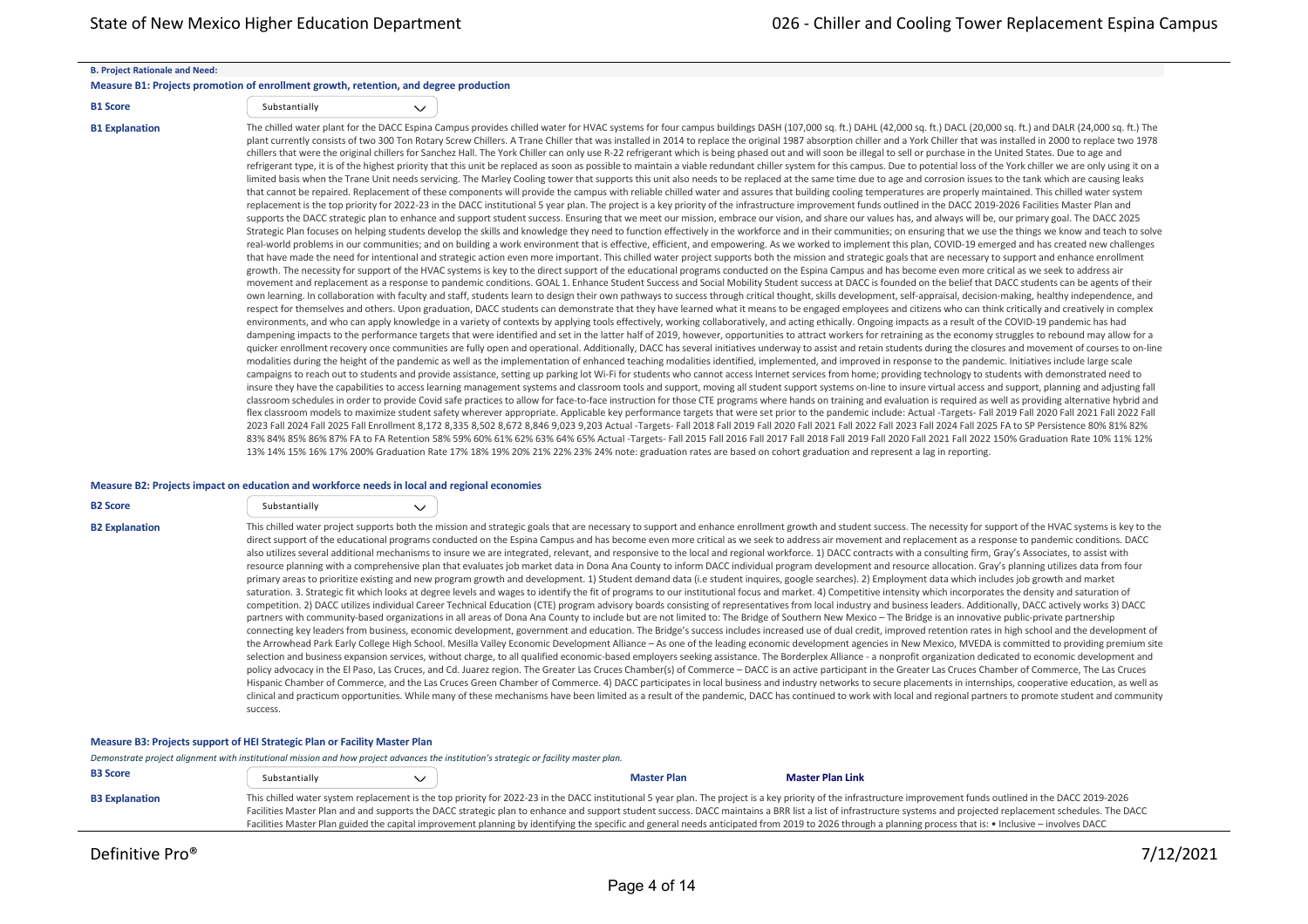administration, staff, students, and NMSU facilities planning representatives. . Data Driven o DACC Strategic Planning o Enrollment projections based on demographic and peer analysis o Facilities utilization analysis • Supported and adopted by DACC Advisory Board and NMSU Board of Regents. The DACC master plan broke out major functional priorities based on the following primary categories: o Area Security/Safety Upgrades o Infrastructure Improvements o Classroom Upgrades/Facility Renewal/Renovations

### **Measure B4: Facilities Assessment**

Provide the facility's most recent condition score and summarize the major structural and systems conditions that resulted in that score. Provide selected supporting documentation in appendices and reference them in the bo

| <b>B4 Level of Study Completed</b>           | Somewhat                                                                                                                                                                        | <b>Study</b>                        | <b>Study Link</b>                                                                                                                                                                                                   |
|----------------------------------------------|---------------------------------------------------------------------------------------------------------------------------------------------------------------------------------|-------------------------------------|---------------------------------------------------------------------------------------------------------------------------------------------------------------------------------------------------------------------|
| <b>Cost to Repair</b>                        |                                                                                                                                                                                 | <b>Cost to Replace</b>              |                                                                                                                                                                                                                     |
| <b>Replacement Cost Basis (\$ per</b><br>SF) |                                                                                                                                                                                 | <b>Cost to Repair AFTER Project</b> | S0                                                                                                                                                                                                                  |
| <b>B4 Explanation</b>                        | Budgetary Estimate provided by NMSU Project Development and Engineering, this is a high priority replacement and is identified as the number one priority for DACC 5 year plan. |                                     | For this project, the facility is the chilled water systems servicing multiple buildings on the DACC Espina Campus. In consultation with RBM Engineering Associates, see attached review, and based on the attached |

**Measure B5: Projects impact on On–campus and Off‐campus Instruction**

*Provide information on how this project request will support both on‐campus and off‐campus instruction.*

| <b>B5 Score</b>       | Substantially |                                                                                                                                                                                                                      |
|-----------------------|---------------|----------------------------------------------------------------------------------------------------------------------------------------------------------------------------------------------------------------------|
| <b>B5 Explanation</b> |               | In order to meet the increased demand for online/virtual modes of instruction as well as virtual student services, and business support and communication, the repair and maintenance of key building infrastructure |
|                       |               | systems supports both on-campus and off-campus instruction by serving the key institutional technology systems and equipment necessary to accomplish and serve these multiple modalities.                            |

#### **C. Green Screen for Buildings**

#### **Measure C1: Energy Audit or similar energy assessment**

*Document details of the audit to include who performed the audit, when it was completed, level of audit/assessment, improvements proposed, and benefits to this project*

| <b>C1 Score</b>               | Substantially  |                     |                                                                                                                                                                                                                                                                                                                                                                                                                                                                                                                                                                                                                                                                                                                                                                                                                                                                                                                                                                                                                                                                                                                                                                                                                                                                                                                                              |
|-------------------------------|----------------|---------------------|----------------------------------------------------------------------------------------------------------------------------------------------------------------------------------------------------------------------------------------------------------------------------------------------------------------------------------------------------------------------------------------------------------------------------------------------------------------------------------------------------------------------------------------------------------------------------------------------------------------------------------------------------------------------------------------------------------------------------------------------------------------------------------------------------------------------------------------------------------------------------------------------------------------------------------------------------------------------------------------------------------------------------------------------------------------------------------------------------------------------------------------------------------------------------------------------------------------------------------------------------------------------------------------------------------------------------------------------|
| <b>Energy Audit Completed</b> | $C$ Yes $C$ No | <b>Energy Audit</b> | <b>Energy Audit Link</b>                                                                                                                                                                                                                                                                                                                                                                                                                                                                                                                                                                                                                                                                                                                                                                                                                                                                                                                                                                                                                                                                                                                                                                                                                                                                                                                     |
| <b>C1 Explanation</b>         |                |                     | In 2013 Ameresco preformed an investment grade audit of 46 of NMSU's buildings throughout the state, totaling nearly 2.7 million gross square feet. The audit included the facilities at Alamogordo, Carlsbad, Dona<br>Ana Community College (DACC), Grants, remote Agricultural Science Centers, and all buildings on the main campus. NMSU also employees two Certified Energy Managers (CEM) who can look at the potential energy<br>savings of projects. A goal of the upgrades to the Alex Sanchez Hall chiller and cooling tower replacement is to increase energy efficiency; a possible reduction in the coast of operating the building; and improve<br>comfort to all occupants. Installation of an energy efficient cooling tower and chiller replacement, as budget allows. Although this project will not be LEED certified, it will be designed using any possible sustainability<br>or energy-conserving techniques that could apply. In general, any improvement to the campus building infrastructure will result in increased efficiency and a corresponding reduction in energy costs. List of Green<br>Screen strategies that will be incorporated in the project during construction include: • Construction waste management principles will be followed during the demolition. • Recycling of applicable materials. • |

### **Measure C2: Projects impact on Energy / Utility Cost Reduction**

*Explain the impact of this project to the net energy / utility costs. Provide a justification if no operating budget impact is anticipated.*

Construction waste management principles followed during construction.

**Current Energy Usage** \$0 **Energy Usage AFTER Project** \$0 C2 Explanation MMSU's building guidelines includes policies to encouraging energy reduction with nearly every project. Additionally, there have been specific projects focusing on energy reduction such as the Ameresco proje With each project resulting in energy savings there will also be a utility cost savings which can result in an observable change. When the equipment is replaced with more a system with increased efficiency there will be a reduction in costs. However, the equipment change can also change the system maintenance requirements as well and without knowing what the replacement system will be we are unable to make accurate predictions.

#### **Measure C3: Executive Order (EO) 2019‐003**

*Provide detailed information on how this project will address the goal of reducing Green House Gas (GHG) emissions by 45% as called for in the EO. Explain the steps taken to reduce the buildings energy demands.*

| C <sub>3</sub> Score  | Somewhat  |                                                                                                                                                                                                                                                                                                                                                                                                                                       |
|-----------------------|-----------|---------------------------------------------------------------------------------------------------------------------------------------------------------------------------------------------------------------------------------------------------------------------------------------------------------------------------------------------------------------------------------------------------------------------------------------|
| <b>C3 Explanation</b> | and more. | For main campus over 95% of NMSU's scope 1 and 2 emissions are building emissions a similar distribution of emissions is expected for DACC as well. Reaching the goals within EO 2019 -003 for greenhouse gas<br>emission reduction, remodeling and updating existing infrastructure will be required. NMSU building guidelines insure projects keep in mind sustainable infrastructure and planning, energy efficiency technologies, |

#### **D. Stewardship ‐ Detail how the HEI provides stewardship for its assets.**

**Measure D1: Project Estimates**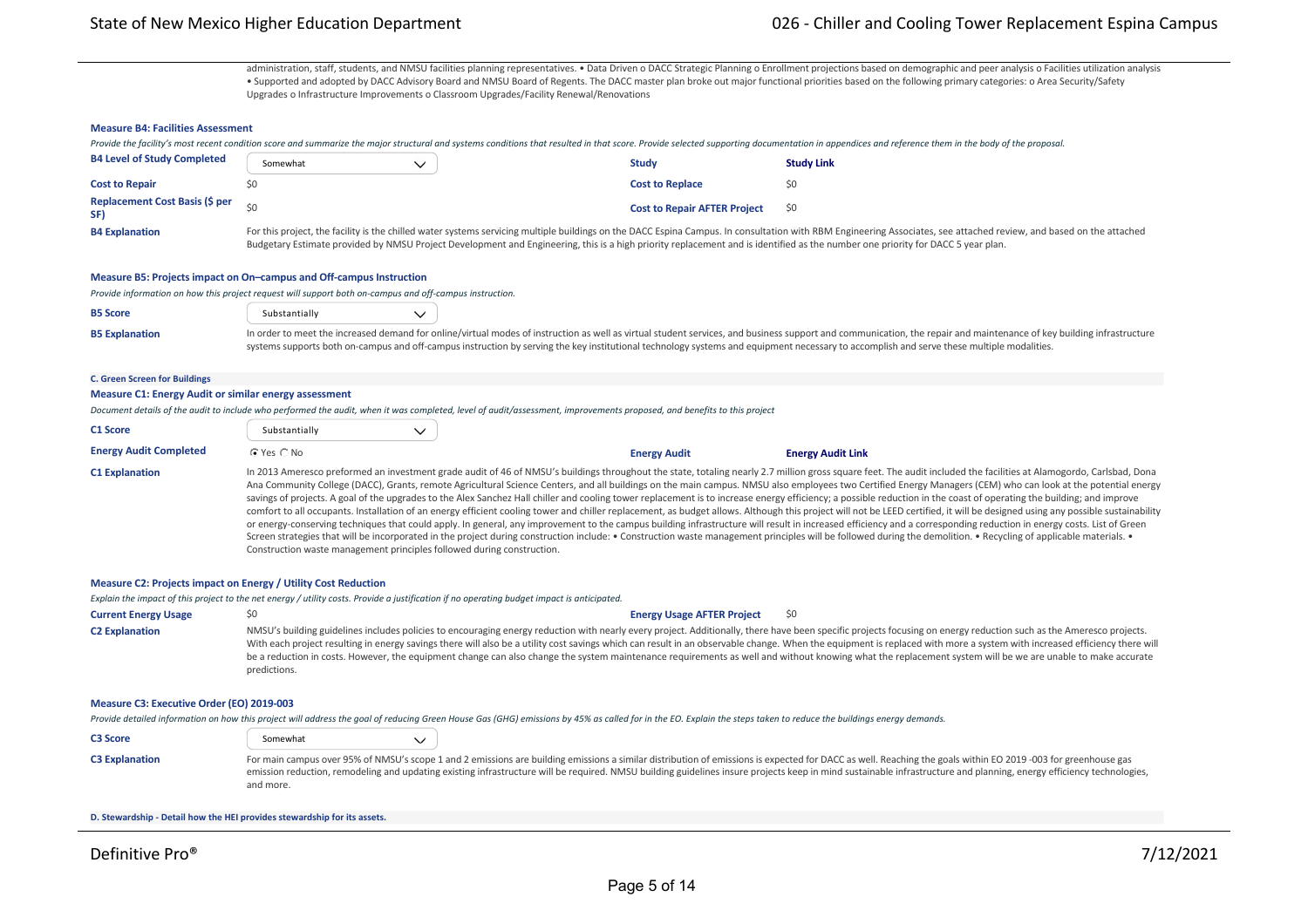#### **Measure D1: Project Estimates**

Describe how this projects cost estimates were developed. Provide the total dollars attributed to inflation. Percentage increases MUST be defended in the narrative portion of the document, or 0% inflation will be assumed

| D1 Score                        | Substantially  |  |                                     |
|---------------------------------|----------------|--|-------------------------------------|
| <b>Base Project Estimate</b>    | \$644.047      |  | <b>Dollars Related to Inflation</b> |
| <b>Formal Estimate Provided</b> | $C$ Yes $C$ No |  | <b>Formal Estimate</b>              |

D1 Explanation The process for determining the capital outlay needs begins with the University Architect (UA), who stays in touch with the needs of the education enterprise through communication on various levels. Each yea University Architect and Associate Vice President for Facilities and Services set up an in‐person meeting with the Deans of the Colleges to review the capital outlay requests for the year. The Capital Outlay Briefing is presented to the University Administrative Council, and the flowchart that outlines the process for a project concept to become a priority on NMSU's Five Year Facilities Plan. Project champions (presidents, deans, and vice presidents) submit a Capital Project Proposal Form with justification, business plan, supporting data, and sketches/drawings. The Project Request Form (PRF) is generated; the project is reviewed for compliance with the campus master plan document; and forwarded to Project Development and Engineering (PDE) for a preliminary estimate. The estimate is then assigned directly to the in-house professional estimator, Senior Project Manager. The scope of work is determined with the relevant stakeholders and UA. Budgetary estimates are produced with the use of 2020 ProEst Estimating Software that is built using the current RS Means database. Note that the in-house professional estimator with Facilities and Services PDE must meet satisfactory evidence of the necessary qualifications as required by the Certifying Body of the American Society of Professional Estimators. The Executive Director for PDE reviews the proposed costs to confirm the estimate is reasonable and accurate. Then the AVP of Facilities reports to the Administration for further action and/or inclusion into Capital Outlay or University Capital Plans. Budgetary estimates older than a year are reviewed and adjusted for inflation as part of the capital outlay process, and incorporation to the current campus Five Year Facilities Plans.

#### **Measure D2: Describe how this project addresses/reduces deferred maintenance on campus**

| <b>Deferred Maintenance</b> | <b>Deffered Maintenance AFTER</b><br><b>Project</b>                                                                                                                                                                                                                                                                                                                                                                                                                                                                                                                                                                                                                                                                                                                                                                                                                                                                                                                                                                                                                                                                                                                                                                                                                                                                                                                                                                                                                                                                                                                                                                      |
|-----------------------------|--------------------------------------------------------------------------------------------------------------------------------------------------------------------------------------------------------------------------------------------------------------------------------------------------------------------------------------------------------------------------------------------------------------------------------------------------------------------------------------------------------------------------------------------------------------------------------------------------------------------------------------------------------------------------------------------------------------------------------------------------------------------------------------------------------------------------------------------------------------------------------------------------------------------------------------------------------------------------------------------------------------------------------------------------------------------------------------------------------------------------------------------------------------------------------------------------------------------------------------------------------------------------------------------------------------------------------------------------------------------------------------------------------------------------------------------------------------------------------------------------------------------------------------------------------------------------------------------------------------------------|
| <b>D2 Explanation</b>       | The existing chiller has seen increased in maintenance costs over the last several years. Service records indicate a control panel failure, and increased evaporator cleaning and service. Tube leaks were repaired in<br>2018. Regular preventative and annual maintenance costs have increased significantly due to the use of R-22 refrigerant. This is a phased out refrigerant and availability is extremely limited. To do any service, it<br>must be carefully captured and replacement of even a small amount is very expensive. Normal annual service for a unit this size is \$3,000.00. The tower has significant issues with the water sump and media fill. The<br>tower enclosure panels are showing corrosion at the seams and fasteners. The water sump is in the process of failing as continual leaks are observed around the base along the unit perimeter. Leaks are repaired as<br>best as possible by DACC Facilities Techs and while not costly they do effect system efficiency. Corrective costs have decreased in FY20 and 21 due to the chiller and tower being "off-line" and used only for<br>Emergency's or during maintenance on the systems primary "Trane Chiller" A new Chiller and tower will provide the redundancy that we require and significantly decrease Maintenance costs. A fully functioning<br>redundant Chilled water plant is vital to provide for Campus cooling requirements. See attached maintenance analysis for DACC York Chiller and Marley Cooling Tower for preventive and corrective costs by fiscal year<br>totaling \$46,853.41 over the past four (4) years. |

#### **Measure D3: Asset Stewardship Provide information on how the HEI supports the ongoing operational and maintenance needs of current and proposed assets.**

| <b>D3 Score</b>       | Substantially |                                                                                              |                                                                                                                                                                                                                                                                                                                                                                                                                                                                                                                                                                                                                                                                                                                                                                                                                                                                                                                                                                                                                                                                                         |
|-----------------------|---------------|----------------------------------------------------------------------------------------------|-----------------------------------------------------------------------------------------------------------------------------------------------------------------------------------------------------------------------------------------------------------------------------------------------------------------------------------------------------------------------------------------------------------------------------------------------------------------------------------------------------------------------------------------------------------------------------------------------------------------------------------------------------------------------------------------------------------------------------------------------------------------------------------------------------------------------------------------------------------------------------------------------------------------------------------------------------------------------------------------------------------------------------------------------------------------------------------------|
| Level of Plan         | Substantially |                                                                                              | <b>BRR Plan</b>                                                                                                                                                                                                                                                                                                                                                                                                                                                                                                                                                                                                                                                                                                                                                                                                                                                                                                                                                                                                                                                                         |
| <b>D3 Explanation</b> |               | large building repair and maintenance projects such as roofs and cooling tower replacements. | DACC maintains a lists of all building systems to include HVAC systems, fire systems, roofs, and major building envelope items for all buildings and systems on all campuses. Additionally, DACC tracks major<br>infrastructure items such as parking lot surfaces, exterior lighting, and sidewalks/walkways. DACC uses this list to identify and plan for predicted maintenance and replacements based on age and condition of<br>systems. DACC recognizes the importance of keeping up with deferred maintenance and planning for major system repairs and replacements. DACC continues to transfer previously identified amounts per previous<br>formula calculations to BRR and equipment in spite of the relaxation of guidance that would allow DACC to utilize these funds for other operating costs. As these identified amounts do not adequately address<br>ongoing BRR costs, DACC incorporates infrastructure projects and funds into local GO bond funding cycles. When possible, DACC utilizes BRR and Local GO funds to leverage the request and use of state funds for |

#### **Measure D4: Maintenance Cost Reduction**

*Describe in detail how this project will affect operating appropriations for the current year and all out‐years. Provide a justification if no operating budget impact is anticipated.*

| <b>Total O&amp;M Budget</b> |                                                                                                                                                           | <b>Total O&amp;M Budget AFTER</b> |  |
|-----------------------------|-----------------------------------------------------------------------------------------------------------------------------------------------------------|-----------------------------------|--|
|                             |                                                                                                                                                           | <b>Project</b>                    |  |
| <b>D4 Explanation</b>       | It is anticipated that the replacement of the York Chiller, replaced in 2000, will provide several system efficiencies resulting in decreases to existing |                                   |  |
|                             | procurement of this refrigerant over the past two years has been extremely difficult and costs have been exorbitant. Our vendors tell us we may n         |                                   |  |

g operating costs. First, this chiller operates on R-22 refrigerant. The no longer be able to purchase this refrigerant at any price as it is in such high demand due the fact it is being phased out and will soon be illegal to sell or purchase. Secondly, the other part of this project is the replacement of the cooling tower which will address cost inefficiencies currently experienced due to the age and corrosion causing leaks in the current tower. Finally, the update and replacement of these key systems will allow us to capture savings based on increases to energy efficiencies based on new and improved technologies as well as allow us to better distribute the workload between our two HVAC systems. With adequate redundancy we can ensure proper and timely maintenance of both systems thus increasing the lives of these systems.

#### **Measure D5: Health, safety, and security**

,我们也不能在这里的时候,我们也不能不能不能不能不能不能不能不能不能不能不能不能不能不能不能不能。""我们的是我们的,我们也不能不能不能不能不能不能不能不能不能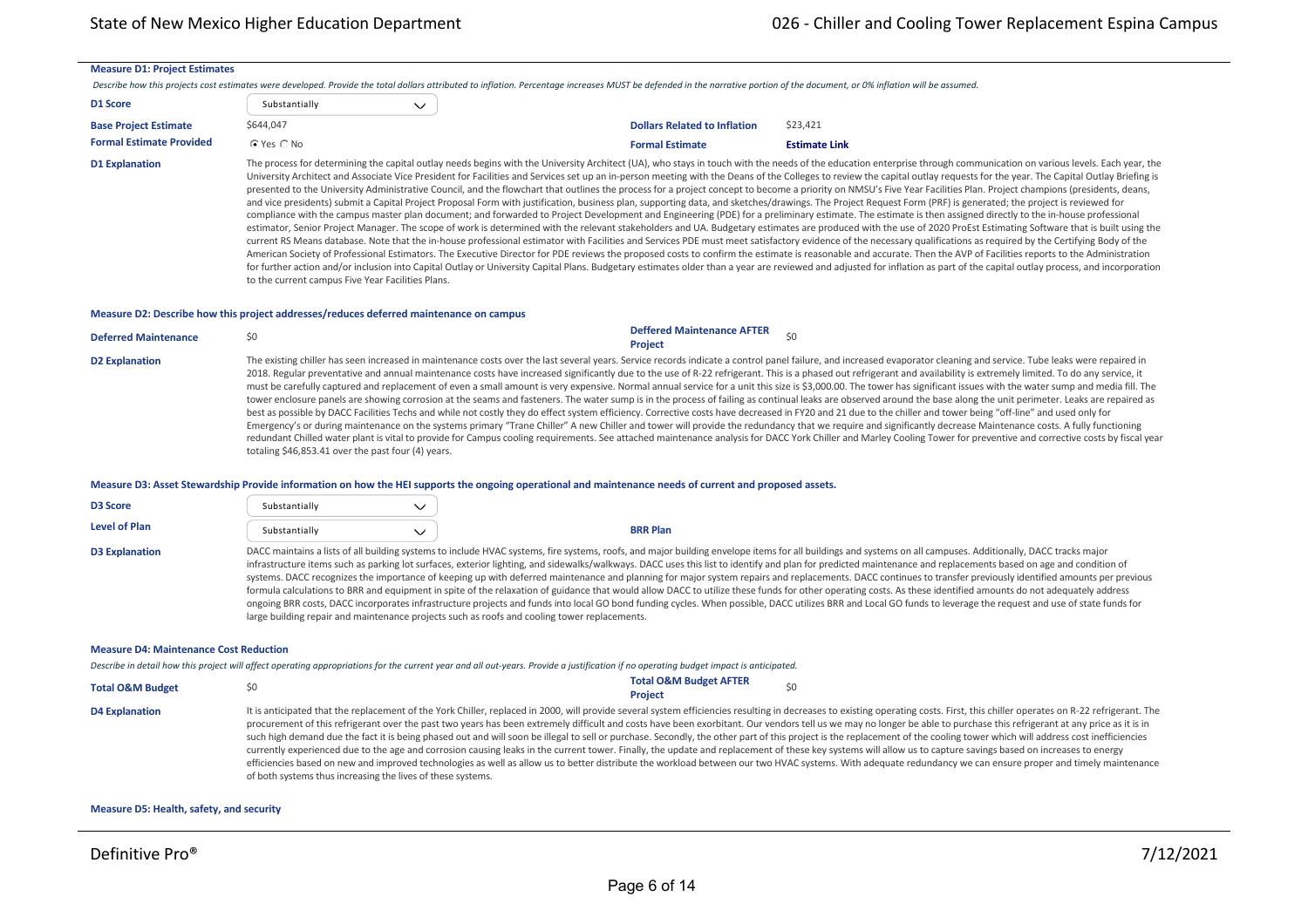|                                   |                   | Describe how this project will address major health and safety issues/concerns on campus, including how it will improve physical safety and cybersecurity on campus. Provide selected supporting documentation and reference |  |  |  |  |  |  |
|-----------------------------------|-------------------|------------------------------------------------------------------------------------------------------------------------------------------------------------------------------------------------------------------------------|--|--|--|--|--|--|
| them in the body of the proposal. |                   |                                                                                                                                                                                                                              |  |  |  |  |  |  |
|                                   |                   |                                                                                                                                                                                                                              |  |  |  |  |  |  |
| <b>D5 Score</b>                   | Two or more plans |                                                                                                                                                                                                                              |  |  |  |  |  |  |
| <b>Level of Plan</b>              |                   |                                                                                                                                                                                                                              |  |  |  |  |  |  |
|                                   | Level 1           | <b>HSS Plan</b>                                                                                                                                                                                                              |  |  |  |  |  |  |
|                                   |                   | ali I Piula Barachio a a i milografione di control de concentra della controlla di di controlla della di controll                                                                                                            |  |  |  |  |  |  |

D5 Explanation **Adopted as an appendix to the NMSU Campus Master Plan 2017‐2027**, the NMSU Dona Ana Community College 2019‐2026 Facilities Master Plan, completed by Architectural Research Consultants, Inc. and dated March 2019, identifies Infrastructure Improvements, through data driven analysis, as a primary category. Infrastructure Improvements are specific projects in the master plan for funds for maintenance and repair, and site development to DACC sites. Chillers are essential to the heating, ventilation and air conditioning (HVAC) systems that dehumidify and cool an entire building. This system has the sole purpose of creating a comfortable interior environment. The use of chiller enhances human comfort and become a hazard if operated in the wrong way. The existing York chiller operations on R-22 refrigerant, also known as Freon and hydro-chlorofluorocarbon, or HCFC-22, has been banned in all 50 states, due to evidence that it damages the Earth's ozone layer and contribute to global warming. Replacing the older chiller with lead to better energy efficiency, better performance and balanced temperatures throughout the facility.

**Outside Services \$** \$0 \$0 \$0 \$0 \$0 \$0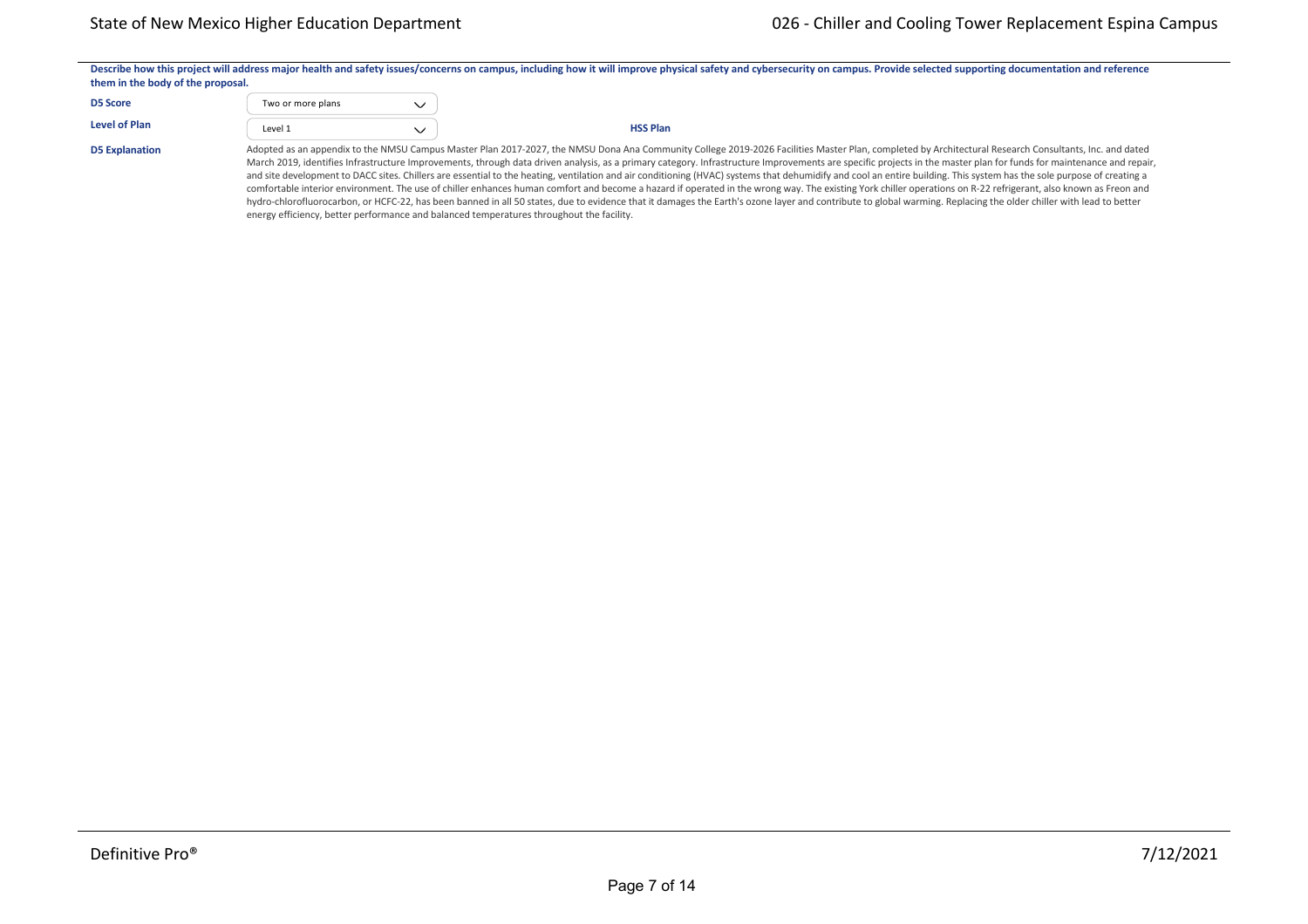Appropriation Lanaguage \$650,000 to plan, design, construct, renovate, furnish and equip cooling tower and chiller components and replacement for chilled water infrastructure at Espina Campus at New Mexico State University Community College.

**Follow up Questions**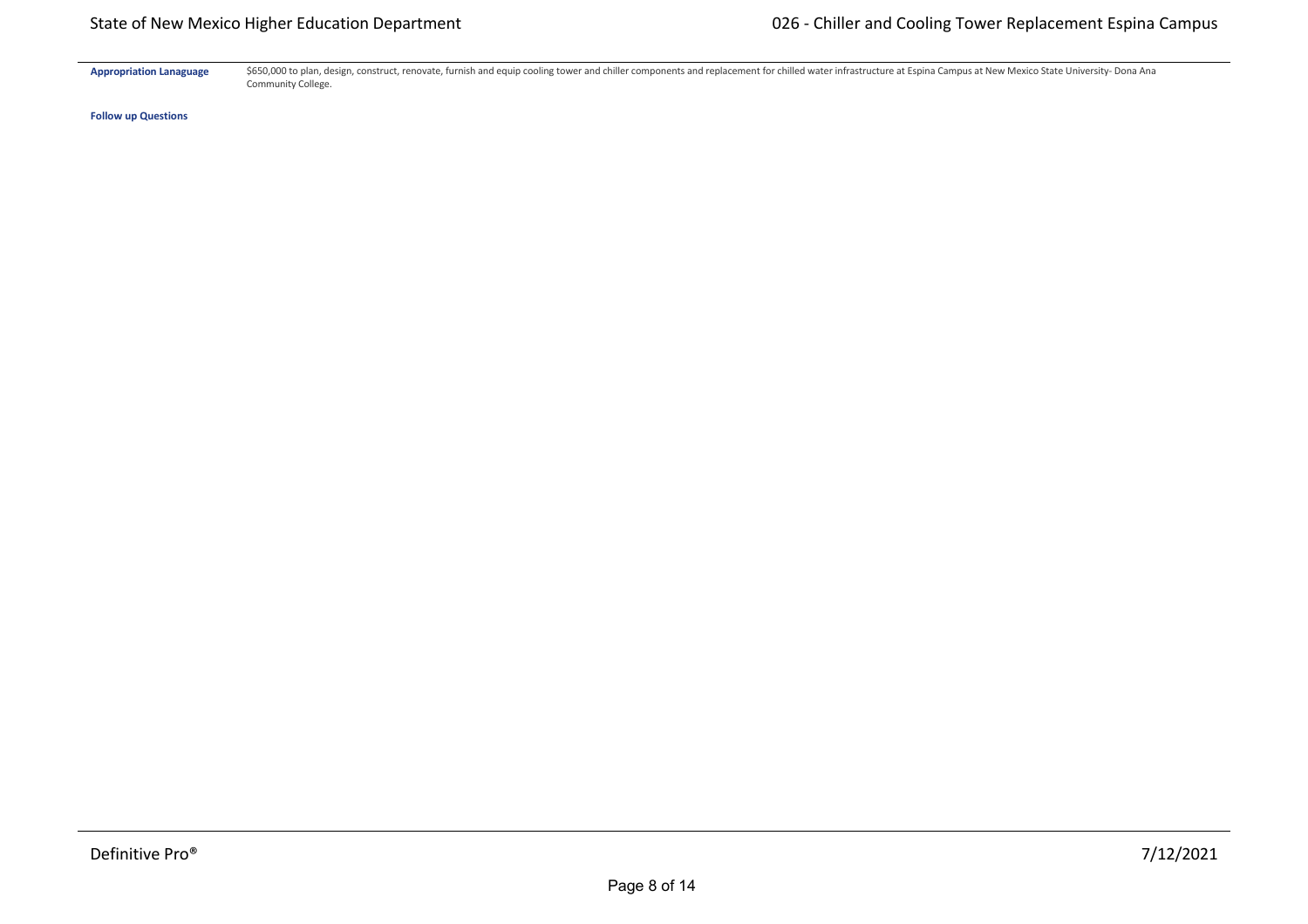## State of New Mexico Higher Education Department

| <b>Starting Fiscal Year</b>  | 2021              | <b>Expense Type</b>           |                   |  |  |
|------------------------------|-------------------|-------------------------------|-------------------|--|--|
| <b>Planned Project Start</b> |                   | <b>Planned Project Finish</b> |                   |  |  |
| <b>Investment to Date</b>    | \$0               | <b>Funds Needed By</b>        |                   |  |  |
| <b>Discounting Switch</b>    | Off               | % Complete                    | 0%                |  |  |
| <b>Discount Rates</b>        | 2022:<br>$0.00\%$ | 2023:<br>0.00%                | 2024:<br>$0.00\%$ |  |  |

2025: 0.00%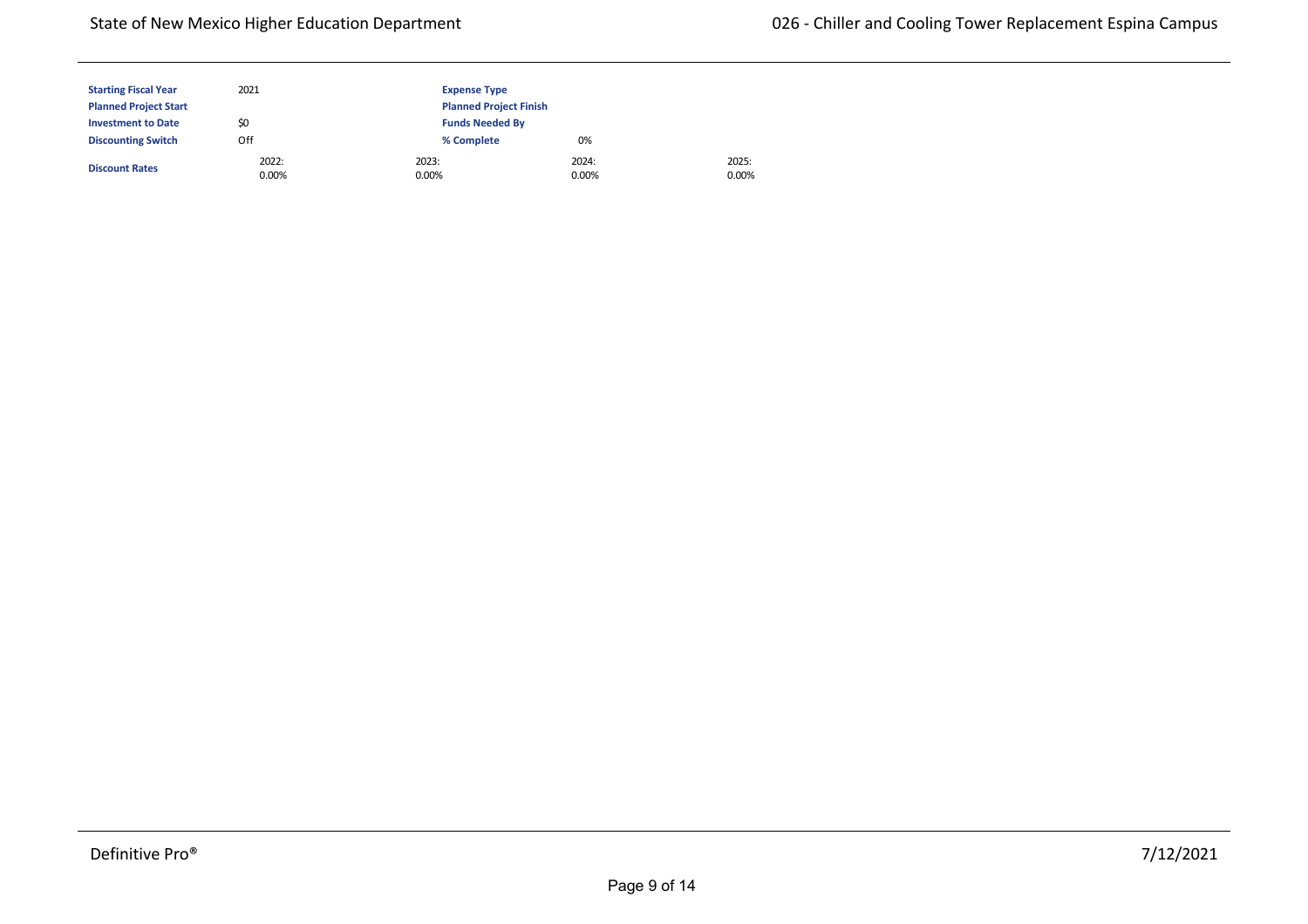| <b>Forecast</b>                   |         |         |         |         |         |              |                                                                                                       |  |
|-----------------------------------|---------|---------|---------|---------|---------|--------------|-------------------------------------------------------------------------------------------------------|--|
|                                   | FY 2021 | FY 2022 | FY 2023 | FY 2024 | FY 2025 | <b>Total</b> | <b>Notes</b>                                                                                          |  |
| <b>Pre-Project</b>                |         |         |         |         |         |              | Definition: Non-recurring cost to get to an approved and funded project.                              |  |
| Internal Staff Labor \$           | \$0     | \$0     | \$0     | \$0     | \$0     | \$0          |                                                                                                       |  |
| Internal Contract Labor \$        | \$0     | \$0     | \$0     | \$0     | \$0     | \$0          |                                                                                                       |  |
| <b>External Staff Labor \$</b>    | \$0     | \$0     | \$0     | \$0     | \$0     | \$0          |                                                                                                       |  |
| <b>External Contract Labor \$</b> | \$0     | \$0     | \$0     | \$0     | \$0     | \$0          |                                                                                                       |  |
| Software \$                       | \$0     | \$0     | \$0     | \$0     | \$0     | \$0          |                                                                                                       |  |
| Hardware \$                       | \$0     | \$0     | \$0     | \$0     | \$0     | \$0          |                                                                                                       |  |
| Facilities and Power \$           | \$0     | \$0     | \$0     | \$0     | \$0     | \$0          |                                                                                                       |  |
| Internal Services \$              | \$0     | \$0     | \$0     | \$0     | \$0     | \$0          |                                                                                                       |  |
| <b>Outside Services \$</b>        | \$0     | \$0     | \$0     | \$0     | \$0     | \$0          |                                                                                                       |  |
| Telecom \$                        | \$0     | \$0     | \$0     | \$0     | \$0     | \$0          |                                                                                                       |  |
| Other \$                          | \$0     | \$0     | \$0     | \$0     | \$0     | \$0          |                                                                                                       |  |
| <b>Total Pre-Project</b>          | \$0     | \$0     | \$0     | \$0     | \$0     | \$0          |                                                                                                       |  |
| Project                           |         |         |         |         |         |              | Definition: Non-recurring cost to implement and field the product or service.                         |  |
| Internal Staff Labor \$           | \$0     | \$0     | \$0     | \$0     | \$0     | \$0          |                                                                                                       |  |
| Internal Contract Labor \$        | \$0     | \$0     | \$0     | \$0     | \$0     | \$0          |                                                                                                       |  |
| <b>External Staff Labor \$</b>    | \$0     | \$0     | \$0     | \$0     | \$0     | \$0          |                                                                                                       |  |
| <b>External Contract Labor \$</b> | \$0     | \$0     | \$0     | \$0     | \$0     | \$0          |                                                                                                       |  |
| Software \$                       | \$0     | \$0     | \$0     | \$0     | \$0     | \$0          |                                                                                                       |  |
| Hardware \$                       | \$0     | \$0     | \$0     | \$0     | \$0     | \$0          |                                                                                                       |  |
| <b>Facilities and Power \$</b>    | \$0     | \$0     | \$0     | \$0     | \$0     | \$0          |                                                                                                       |  |
| <b>Internal Services \$</b>       | \$0     | \$0     | \$0     | \$0     | \$0     | \$0          |                                                                                                       |  |
| Outside Services \$               | \$0     | \$0     | \$0     | \$0     | \$0     | \$0          |                                                                                                       |  |
| Telecom \$                        | \$0     | \$0     | \$0     | \$0     | \$0     | \$0          |                                                                                                       |  |
| Other \$                          | \$0     | \$0     | \$0     | \$0     | \$0     | \$0          |                                                                                                       |  |
| <b>Total Project</b>              | \$0     | \$0     | \$0     | \$0     | \$0     | \$0          |                                                                                                       |  |
| Post-Project                      |         |         |         |         |         |              | Definition: Recurring cost to support the product or service through the end of the planning horizon. |  |
| Internal Staff Labor \$           | \$0     | \$0     | \$0     | \$0     | \$0     | \$0          |                                                                                                       |  |
| Internal Contract Labor \$        | \$0     | \$0     | \$0     | \$0     | \$0     | \$0          |                                                                                                       |  |
| <b>External Staff Labor \$</b>    | \$0     | \$0     | \$0     | \$0     | \$0     | \$0          |                                                                                                       |  |
| <b>External Contract Labor \$</b> | \$0     | \$0     | \$0     | \$0     | \$0     | \$0          |                                                                                                       |  |
| Software \$                       | \$0     | \$0     | \$0     | \$0     | \$0     | \$0          |                                                                                                       |  |
| Hardware \$                       | \$0     | \$0     | \$0     | \$0     | \$0     | \$0          |                                                                                                       |  |
| <b>Facilities and Power \$</b>    | \$0     | \$0     | \$0     | \$0     | \$0     | \$0          |                                                                                                       |  |
| <b>Internal Services \$</b>       | \$0     | \$0     | \$0     | \$0     | \$0     | \$0          |                                                                                                       |  |
| Outside Services \$               | \$0     | \$0     | \$0     | \$0     | \$0     | \$0          |                                                                                                       |  |
| Telecom \$                        | \$0     | \$0     | \$0     | \$0     | \$0     | \$0          |                                                                                                       |  |
| Other \$                          | \$0     | \$0     | \$0     | \$0     | \$0     | \$0          |                                                                                                       |  |
| <b>Total Post-Project</b>         | \$0     | \$0     | \$0     | \$0     | \$0     | \$0          |                                                                                                       |  |
| <b>Total Cost</b>                 | \$0     | \$0     | \$0     | \$0     | \$0     | \$0          |                                                                                                       |  |

**<Source 1> \$** \$0 \$0 \$0 \$0 \$0 \$0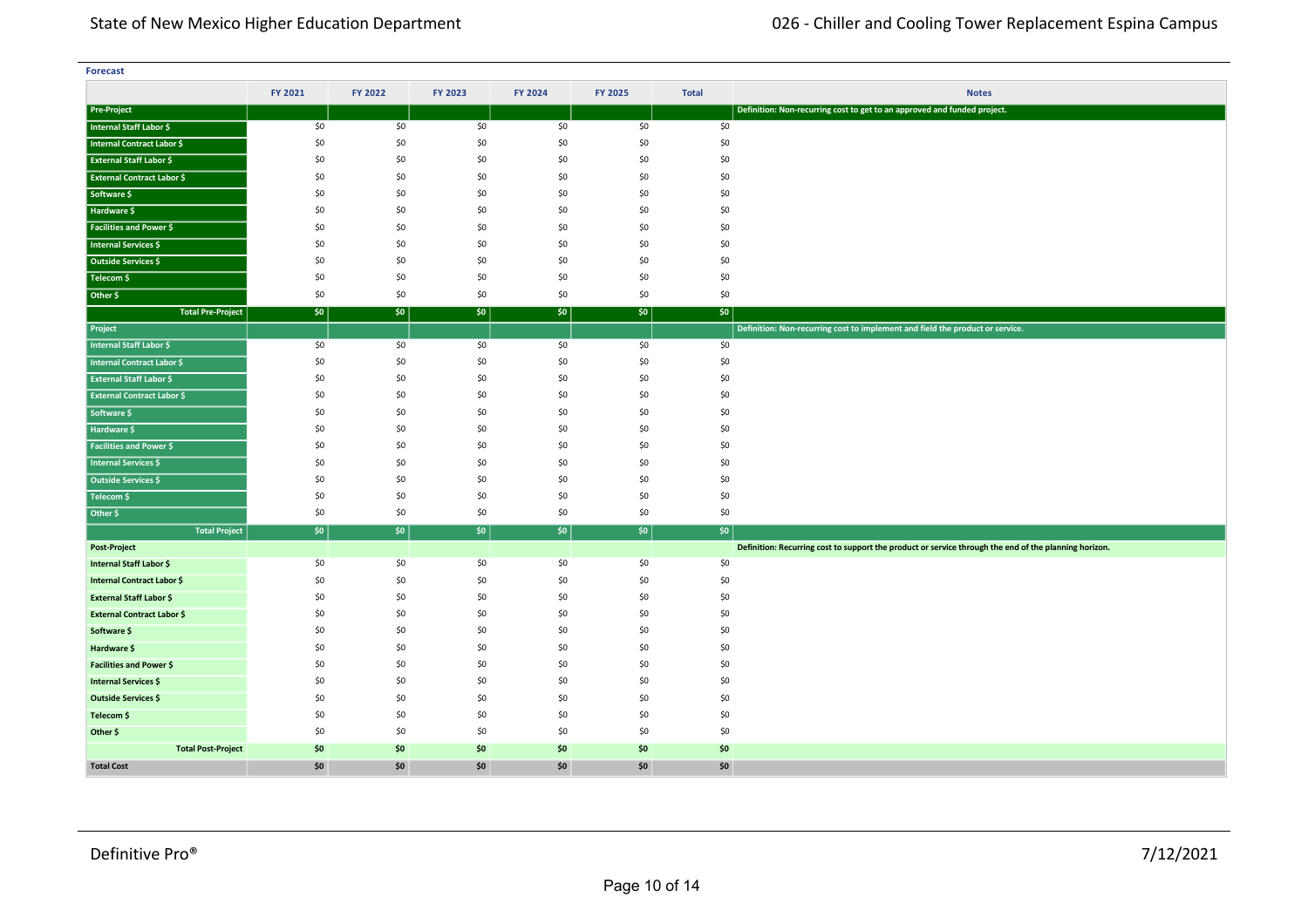|                                   | FY 2021    | FY 2022    | FY 2023    | FY 2024    | FY 2025    | <b>Total</b> | <b>Notes</b>                                                                                  |
|-----------------------------------|------------|------------|------------|------------|------------|--------------|-----------------------------------------------------------------------------------------------|
| Revenue                           |            |            |            |            |            |              | Definition: Incoming revenue associated with the product or service.                          |
| $<$ Source 1> $\frac{1}{2}$       | \$0        | \$0        | \$0        | \$0        | \$0        | \$0          |                                                                                               |
| $<$ Source 2> $\frac{1}{2}$       | \$0        | \$0        | \$0        | \$0        | \$0        | \$0          |                                                                                               |
| $<$ Source 3> $$$                 | \$0        | \$0        | \$0        | \$0        | \$0        | \$0          |                                                                                               |
| $<$ Source 4> $\frac{1}{2}$       | \$0        | \$0        | \$0        | \$0        | \$0        | \$0          |                                                                                               |
| $<$ Source 5> $\frac{1}{2}$       | \$0        | \$0        | \$0        | \$0        | \$0        | \$0          |                                                                                               |
| $<$ Source 6> $\frac{1}{2}$       | \$0        | \$0        | \$0        | \$0        | \$0        | \$0          |                                                                                               |
| $<$ Source 7> $\frac{6}{5}$       | \$0        | \$0        | \$0        | \$0        | \$0        | \$0          |                                                                                               |
| $<$ Source 8> $\frac{6}{5}$       | \$0        | \$0        | \$0        | \$0        | \$0        | \$0          |                                                                                               |
| <b>Total Revenue</b>              | \$0        | $ $ \$0    | \$0        | \$0        | \$0        | \$0\$        |                                                                                               |
| <b>Cost Reduction</b>             |            |            |            |            |            |              | Definition: Money saved that is being spent today. True cost take-out.                        |
| <b>Internal Staff Labor \$</b>    | \$0        | \$0        | \$0        | \$0        | \$0        | \$0          |                                                                                               |
| <b>Internal Contract Labor \$</b> | \$0        | \$0        | \$0        | \$0        | \$0        | \$0          |                                                                                               |
| <b>External Staff Labor \$</b>    | \$0        | \$0        | \$0        | \$0        | \$0        | \$0          |                                                                                               |
| <b>External Contract Labor \$</b> | \$0        | \$0        | \$0        | \$0        | \$0        | \$0          |                                                                                               |
| Software \$                       | \$0        | \$0        | \$0        | \$0        | \$0        | \$0          |                                                                                               |
| Hardware \$                       | \$0        | \$0        | \$0        | \$0        | \$0        | \$0          |                                                                                               |
| <b>Facilities and Power \$</b>    | \$0<br>\$0 | \$0<br>\$0 | \$0<br>\$0 | \$0<br>\$0 | \$0<br>\$0 | \$0<br>\$0   |                                                                                               |
| <b>Internal Services \$</b>       | \$0        | \$0        | \$0        | \$0        | \$0        | \$0          |                                                                                               |
| <b>Outside Services \$</b>        | \$0        | \$0        | \$0        | \$0        | \$0        | \$0          |                                                                                               |
| Telecom \$<br>Other \$            | \$0        | \$0        | \$0        | \$0        | \$0        | \$0          |                                                                                               |
| <b>Total Cost Reduction</b>       | \$0        | $ $ \$0    | \$0        | \$0        | 50         | \$0          |                                                                                               |
| <b>Cost Avoidance</b>             |            |            |            |            |            |              | Definition: Preventing money from having to be spent that is not currently being spent today. |
| Internal Staff Labor \$           | \$0        | \$0        | \$0        | \$0        | \$0        | \$0          |                                                                                               |
| <b>Internal Contract Labor \$</b> | \$0        | \$0        | \$0        | \$0        | \$0        | \$0          |                                                                                               |
| <b>External Staff Labor \$</b>    | \$0        | \$0        | \$0        | \$0        | \$0        | \$0          |                                                                                               |
| <b>External Contract Labor \$</b> | \$0        | \$0        | \$0        | \$0        | \$0        | \$0          |                                                                                               |
| Software \$                       | \$0        | \$0        | \$0        | \$0        | \$0        | \$0          |                                                                                               |
| Hardware \$                       | \$0        | \$0        | \$0        | \$0        | \$0        | \$0          |                                                                                               |
| <b>Facilities and Power \$</b>    | \$0        | \$0        | \$0        | \$0        | \$0        | \$0          |                                                                                               |
| <b>Internal Services \$</b>       | \$0        | \$0        | \$0        | \$0        | \$0        | \$0          |                                                                                               |
| <b>Outside Services \$</b>        | \$0        | \$0        | \$0        | \$0        | \$0        | \$0          |                                                                                               |
| Telecom \$                        | \$0        | \$0        | \$0        | \$0        | \$0        | \$0          |                                                                                               |
| Other \$                          | \$0        | \$0        | \$0        | \$0        | \$0        | \$0          |                                                                                               |
| <b>Total Cost Avoidance</b>       | \$0        | \$0        | \$0        | \$0        | \$0        | \$0          |                                                                                               |
| <b>Total Benefit</b>              | \$0        | \$0        | \$0        | \$0        | \$0        | \$0          |                                                                                               |

**Total Cost Reduction** \$0 \$0 \$0 \$0 \$0 \$0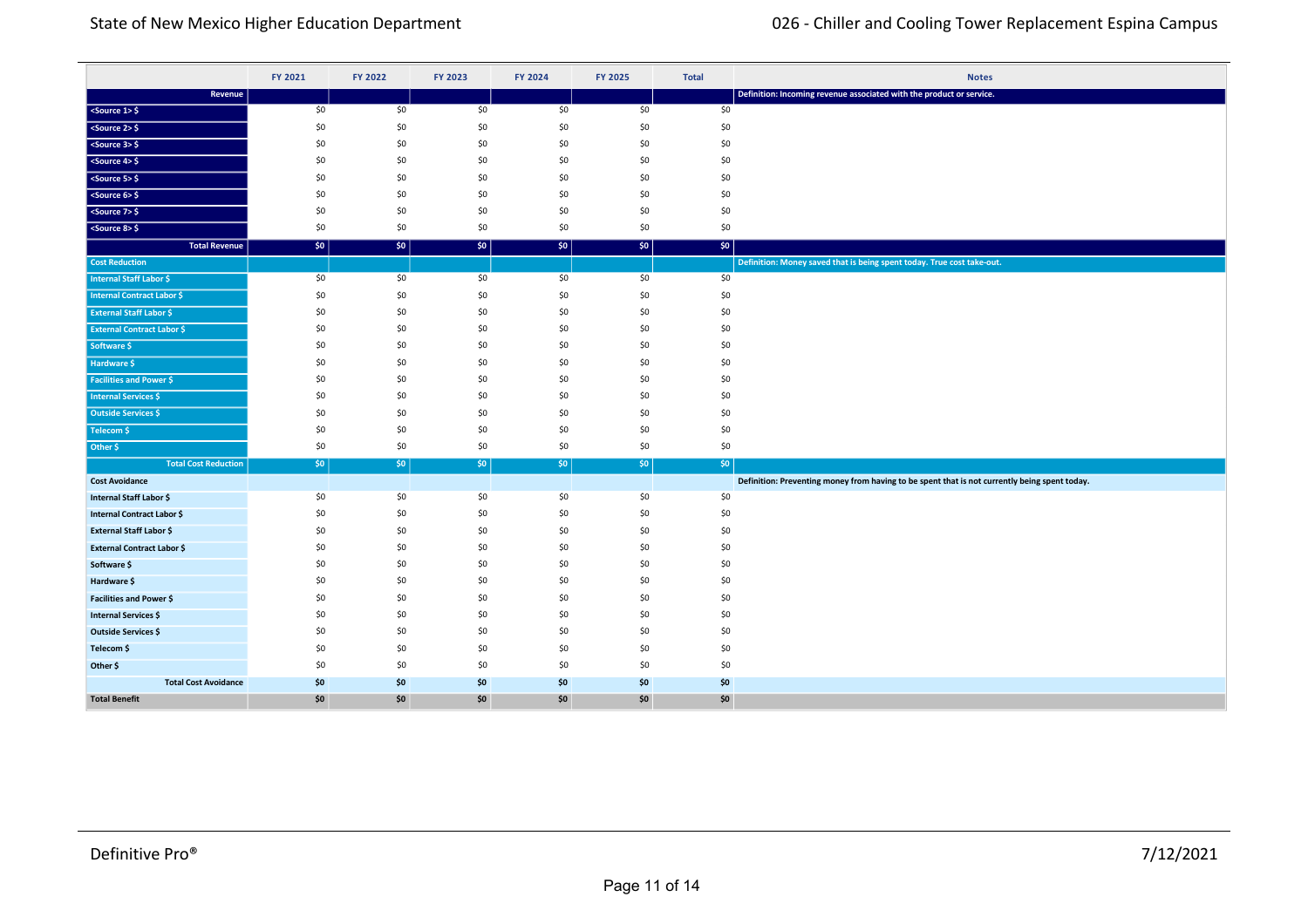|                             |                      | FY 2021 | FY 2022 | FY 2023 | FY 2024 | <b>FY 2025</b> | <b>Total</b> |
|-----------------------------|----------------------|---------|---------|---------|---------|----------------|--------------|
| <b>Total Pre-Project</b>    |                      | \$0     | \$0     | \$0     | \$0     | \$0            | \$0          |
| <b>Total Project</b>        |                      | \$0     | \$0     | \$0     | \$0     | \$0            | \$0          |
| <b>Total Post-Project</b>   |                      | \$0     | \$0     | \$0     | \$0     | \$0            | \$0          |
|                             | <b>Total Cost</b>    | \$0     | \$0     | \$0     | \$0     | \$0            | \$0          |
| <b>Total Revenue</b>        |                      | \$0     | \$0     | \$0     | \$0     | \$0            | \$0          |
| <b>Total Cost Reduction</b> |                      | \$0     | \$0     | \$0     | \$0     | \$0            | \$0          |
| <b>Total Cost Avoidance</b> |                      | \$0     | \$0     | \$0     | \$0     | \$0            | \$0          |
|                             | <b>Total Benefit</b> | \$0     | \$0     | \$0     | \$0     | \$0            | \$0          |
| <b>Return</b>               |                      | \$0     | \$0     | \$0     | \$0     | \$0            | \$0          |
| <b>Cumulative Return</b>    |                      | \$0     | \$0     | \$0     | \$0     | \$0            | \$0          |
| ROI %                       |                      | 0.00%   | 0.00%   | 0.00%   | 0.00%   | 0.00%          | 0.00%        |
| <b>Cumulative ROI %</b>     |                      | 0.00%   | 0.00%   | 0.00%   | 0.00%   | 0.00%          | 0.00%        |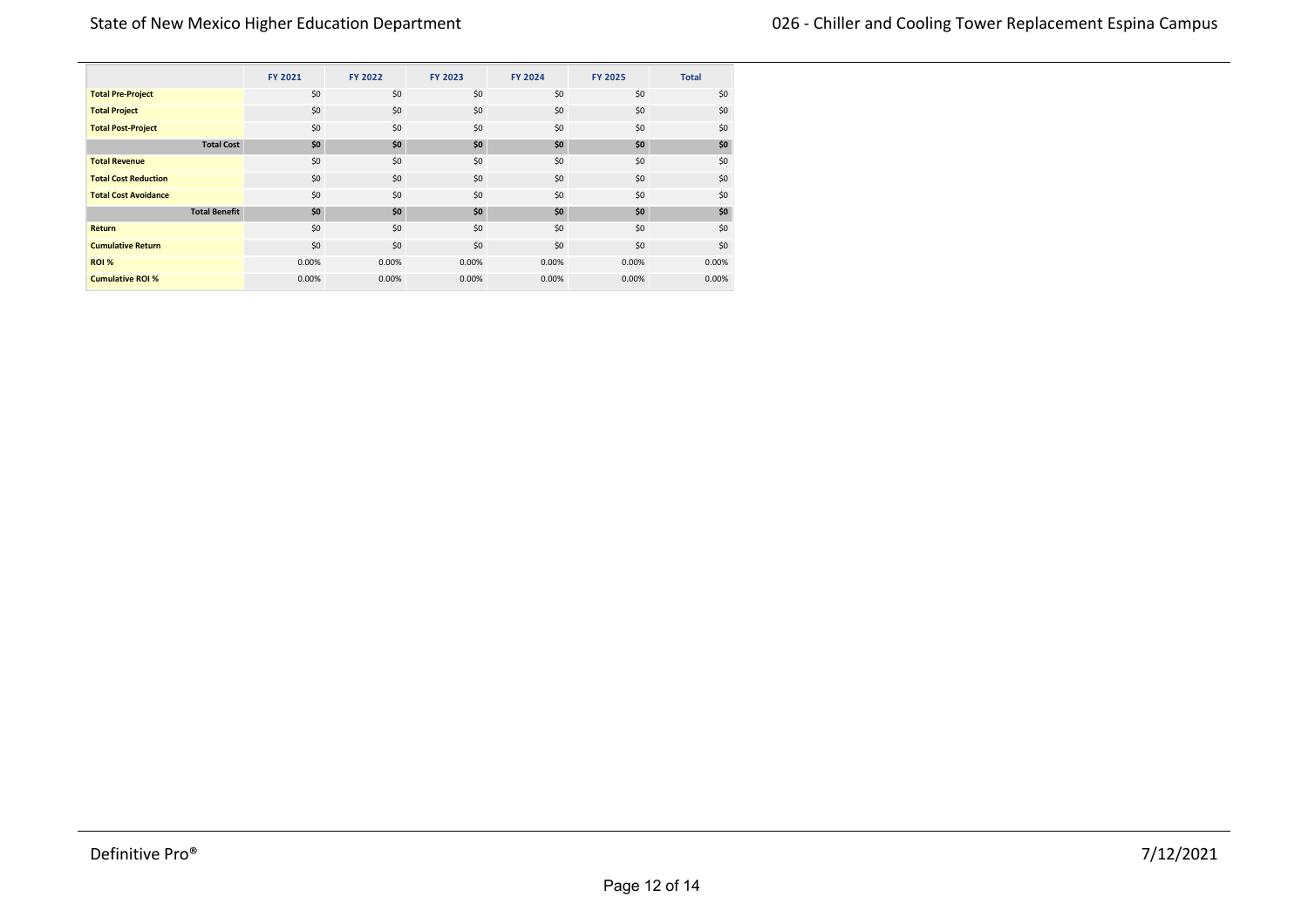## State of New Mexico Higher Education Department 026 chiller and Cooling Tower Replacement Espina Campus